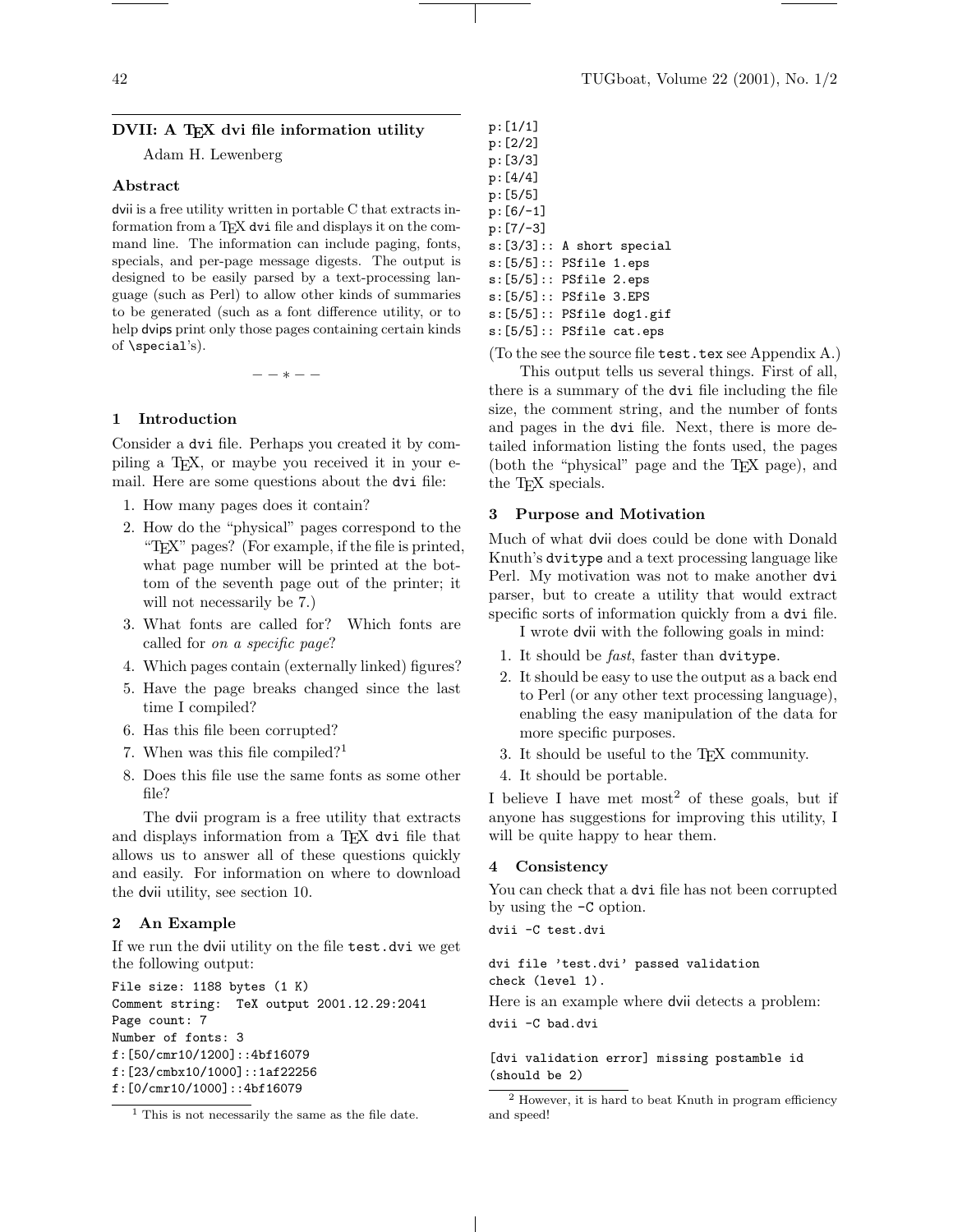TUGboat, Volume 22 (2001), No. 1/2 43

# 5 Pages

You want to know the number of pages in a dvi file. How do you determine this? You could view it with a dvi viewer, or perhaps look at the .log file that was generated when the dvi file was originally created. But a dvi viewer is rather heavy machinery to simply find the number of pages in a dvi file, and, besides, you may be working from the command line where there is no dvi viewer handy. As for the .log file, it may no longer be around.

The dvii utility provides a page count virtually instantaneously. Furthermore, if you want to know the page numbering layout of physical vs. T<sub>EX</sub> pages, dvii will also tell you that. (By a "physical" page I mean the order of the page as printed, and by TEX page I mean the page as it appears printed in the footer or running head. For example, the third page out of the printer might have TEX page number  $-3$ , that is, iii.)<sup>3</sup>

From the example There are seven physical pages where the first five have TEX page number matching the physical page number. Physical pages 6 and 7 have TEX pages  $-1$  and  $-3$ .

# 6 Fonts

One of the reasons that dvi files are not very portable is that the fonts that a dvi file uses are not embedded in the dvi file itself, but rather are identified by number and name. TEX leaves it to the dvi interpreter to find the proper external font. Thus, if you receive a dvi file via e-mail or download one from the web, there is a good chance it will not look the way the author intended or perhaps it will not display at all, unless you have the same fonts with the same names as the dvi file's author. So, a list of fonts that a dvi file calls for is, at times, quite useful.

The dvii utility will list each font used in a dvi file listing its name, font number, scale factor, and checksum. The checksum is especially useful in detecting when two fonts that seem to be the same (same name and scale) are in fact different.

From the example There are three fonts, two copies of cmr10 (Computer Modern Roman 10pt) scaled at 100% (font number 0) and 120% (font number 50), and cmbx10 (Computer Modern BoldFace 10pt) scaled at 100% (font number 23).

### 7 Specials

The T<sub>EX</sub> special is a "hook" that D. Knuth put into TEX to allow later functionality without having to rewrite TEX. To insert a special you use the \special{} command. For all practical purposes,  $TrX$  ignores specials,<sup>4</sup> merely copying the special text to the dvi output. It is up to the dvi driver to decide what meaning (if any) to give to a special.

Some uses that people have made of specials are to incorporate color, to help with the edit-composeview cycle, and, most commonly, to allow external figure file inclusion, in particular the inclusion of EPS files. The graphics and graphicx packages along with most dvi-to-PostScript drivers indicate the inclusion of an EPS file by inserting a special that starts with the string PSfile and then is followed by a number of arguments including the file name and the dimensions of the figure.

The dvii utility will list all specials in a dvi file. If you want to list all specials that match some particular string, you can pipe the output of dvii through the standard grep utility.

From the example There are six specials, one on page 3, and five on page 5. The specials on page 5 appear to be included EPS files with the file name specified after the string PSfile.

#### 8 Message Hashes

At this point, I have shown how to answer all the questions asked in section 1 except questions 5 and 8. For an answer to question 8 see section 9.1. In this section I will take up question 5.

The trickiest part of setting type is almost always page optimization, that is, fixing bad page breaks and getting floats (figures, tables, etc.) put in the right places. This part of composition is more an art than a science although TFX and LATFX do provide tools to help. This is why you always,  $always^5$ wait until the last possible second before doing final page layout.

But, inevitably, after you have spent a week getting all your page breaks and floats in your 800 page book set just where you want them, someone comes along and insists on making some small change that has the potential of messing everything up. Wouldn't it be nice to have a quick and easy method to see how a change to the text affects the page layout for the entire document?

My solution to this is to take a numerical "snapshot" of each page before and after the change and

<sup>3</sup> More accurately, by TEX page I mean the contents of the \count0 register which (normally) stores the page number that is printed on the page itself.

<sup>4</sup> Well, almost. It is possible for a special to affect page breaks.

 $^5$  Always!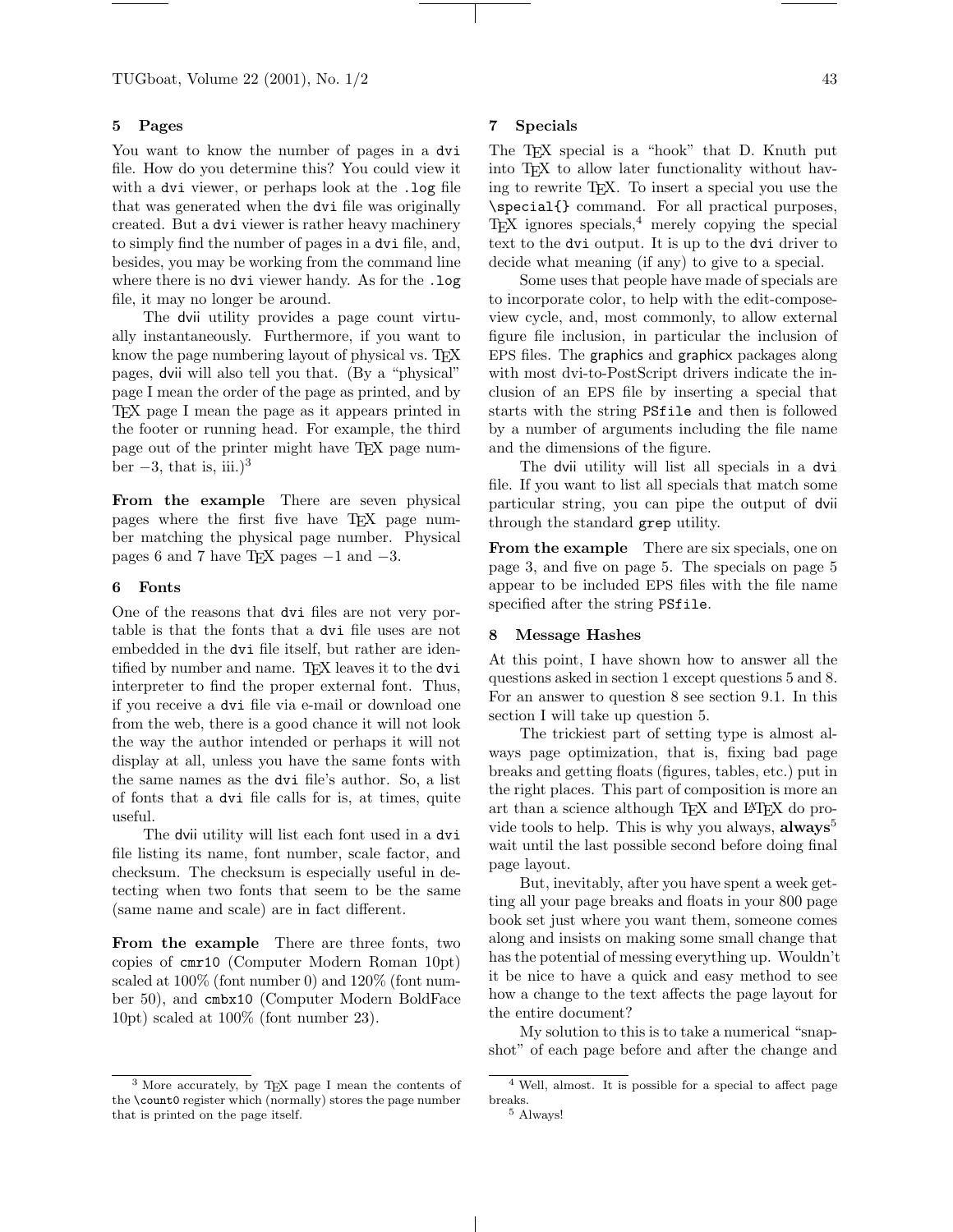then see which pages' snapshots have changed. This snapshot is called a message digest or checksum. dvii can, if asked, calculate a 16-byte checksum for each page. This checksum will change if the contents of the page change. Thus, if you calculate the message digest before and after a change to the TEX source, you can see which pages have changed and thus where to look for possible new bad page breaks.

From the example Here is the message digest for test.dvi:

```
dvii -m test.dvi
[message digest: simple sum]
p:[1/1]::D8C977816A091771A3A631E7582DAD6D
p:[2/2]::284E8575505581BAA95B7CB132F1F435
p:[3/3]::16E5A31FF87F926DB1F86CAD165C5453
p:[4/4]::C72EE84EFA36764C537229D4968F8DF9
p:[5/5]::68E5A2E9D7320743CB85769CAAEAB023
p:[6/-1]::DE72BC3345FFDF7E779C8C667DCE3F97
p:[7/-3]::13B730AA855EB18E30CED11AB1D26FAF
```
Let test2.tex be an exact copy of test.tex except that we have changed the first word "This" to "Thus" (see source listing in Appendix A). Here is the resulting message digest.

```
dvii -m test2
[message digest: simple sum]
p:[1/1]::556A2538928963D8B5776E1245364DE6
p:[2/2]::284E8575505581BAA95B7CB132F1F435
p:[3/3]::16E5A31FF87F926DB1F86CAD165C5453
p:[4/4]::C72EE84EFA36764C537229D4968F8DF9
p:[5/5]::68E5A2E9D7320743CB85769CAAEAB023
p:[6/-1]::DE72BC3345FFDF7E779C8C667DCE3F97
p:[7/-3]::13B730AA855EB18E30CED11AB1D26FAF
```
If you look carefully, you will notice that the checksum for the first page has changed while the others have not.

For a large project you would not want to try to detect such changes by eye, so you would instead use a utility such as diff to detect the differences.

```
dvii -m test > test.md
dvii -m test2 > test2.md
diff test.md test2.md
2c2
< p:[1/1]::D8C977816A091771A3A631E7582DAD6D
---
> p:[1/1]::556A2538928963D8B5776E1245364DE6
```
The first two commands store the message digests in the files test.md and test2.md. The third command uses the diff command to find how the two files test.md and test2.md differ; in this case, the diff command shows us that they differ only in the first line.

### 9 Some applications based on dvii

The output of dvii has been designed to make it easy for text processing programs to manipulate and provide further useful information. Because of its near ubiquitousness, ease of use, and low cost (free), I use Perl. If Unix is your computing environment you probably already have Perl installed. If you use Windows, then you can download a free version. See section 10 for more information on where to get Perl.

In what follows I describe two such scripts based on Perl.<sup>6</sup>

#### 9.1 fontdiff.pl

The Perl script fontdiff.pl finds the font differences between two dvi files, that is, it lists which fonts are present in one and not the other. Here is an example using the two dvi files a.dvi and b.dvi:

perl fontdiff.pl -l a b

Fonts in a.dvi NOT in b.dvi: NOTE: fonts marked with \* are in BOTH files ----------------------------- f:[NN/cmbx10/1000]::1af22256 \* f:[NN/cmr10/1000]::4bf16079 ------------------------------

Fonts in b.dvi NOT in a.dvi: NOTE: fonts marked with \* are in BOTH files ------------------------------

f:[NN/cmti10/1000]::fd00273a

```
f:[NN/cmsl10/1000]::70ae304a
```
\* f:[NN/cmr10/1000]::4bf16079

```
------------------------------
```
#### 9.2 specials.pl

This Perl script creates the command-line option that works with Tom Rockicki's dvips so that just those pages of a dvi file containing specials get printed. Recall from Section 2, the dvi file test.dvi has \special's on pages 3 and 5. To print just those pages using dvips you would type dvips -pp3,5 test. If you run specials.pl on the file test.dvi we get

### perl specials.pl test -pp3,5

Although this example is short, you can see how useful it would be to generate this page list automatically if your dvi file had hundreds of pages and dozens of figures.

Observe that in the above example page 3 was listed even though page 3 does not have a figure special. To list only those pages that have a **\special** matching some string, you can use the  $-\text{grep}$  option. For example, most T<sub>EX</sub> and L<sup>AT</sup>EX graphics inclusion packages indicate an included figure by starting the \special with the string PSfile, so to list

<sup>6</sup> Both Perl scripts, as well as more information on their use, are available at the dvii home page; see Section 10.